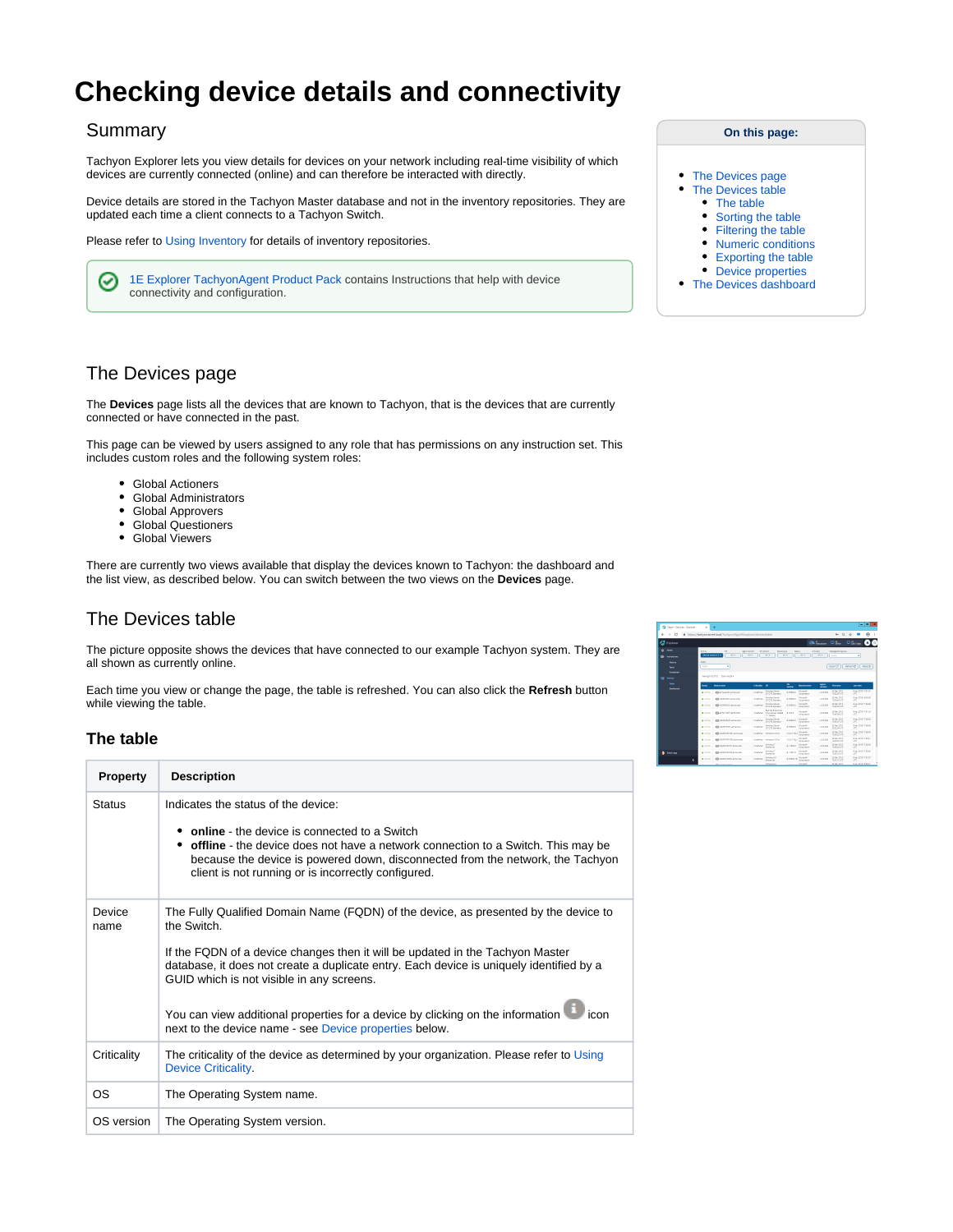| Manufactur<br>er | The manufacturer of the device as it appears in the device BIOS. The name is not<br>normalized.                                                                                                                              |
|------------------|------------------------------------------------------------------------------------------------------------------------------------------------------------------------------------------------------------------------------|
| Agent<br>version | The version of the Tachyon client.                                                                                                                                                                                           |
| First seen       | The date and time when the device first connected to a Switch and was added to the<br>Tachyon Master database.                                                                                                               |
| Last seen        | The date and time when the device last reported a Keep Alive to the Switch, which is at<br>least every 15 minutes by default, as defined in 1E Client 5.0 - Tachyon client settings:<br>ConnectionKeepaliveTimeInSecondsMax. |

# <span id="page-1-0"></span>**Sorting the table**

Click on the **Sort by** button and select one of the following properties, to sort the Devices table.

| Property         | <b>Description</b>                                                                                                                                                                    |  |
|------------------|---------------------------------------------------------------------------------------------------------------------------------------------------------------------------------------|--|
| Device name      | Sorts on the device name in A-Z or Z-A order.                                                                                                                                         |  |
| <b>OS</b>        | Sorts on the OS name in A-Z or Z-A order.                                                                                                                                             |  |
| Agent<br>version | Sorts by the version number of Tachyon client in ascending or descending order.                                                                                                       |  |
| OS version       | Sorts on the OS version number in ascending or descending order.                                                                                                                      |  |
| Criticality      | Sorts on the device Criticality, ascending or descending according to the following<br>order:<br><b>Criticality</b><br>Undefined<br>Non-critical<br>Low<br>Medium<br>High<br>Critical |  |

# <span id="page-1-1"></span>**Filtering the table**

You can filter rows of the table using the following properties. A button turns blue if it is being used. You can click on the **Reset** button to delete all the filters.

| Property         | <b>Description</b>                                                                                                                                          |
|------------------|-------------------------------------------------------------------------------------------------------------------------------------------------------------|
| <b>OS</b>        | A drop-down list let's you filter on one of the following:                                                                                                  |
|                  | <b>OS</b>                                                                                                                                                   |
|                  | All                                                                                                                                                         |
|                  | <b>Windows</b>                                                                                                                                              |
|                  | Linux                                                                                                                                                       |
|                  | Mac                                                                                                                                                         |
|                  | Android                                                                                                                                                     |
|                  | Solaris                                                                                                                                                     |
| Agent<br>version | This drop-down lets you filter on the version number of the Tachyon client using a<br>numeric condition, as described under the heading Numeric conditions. |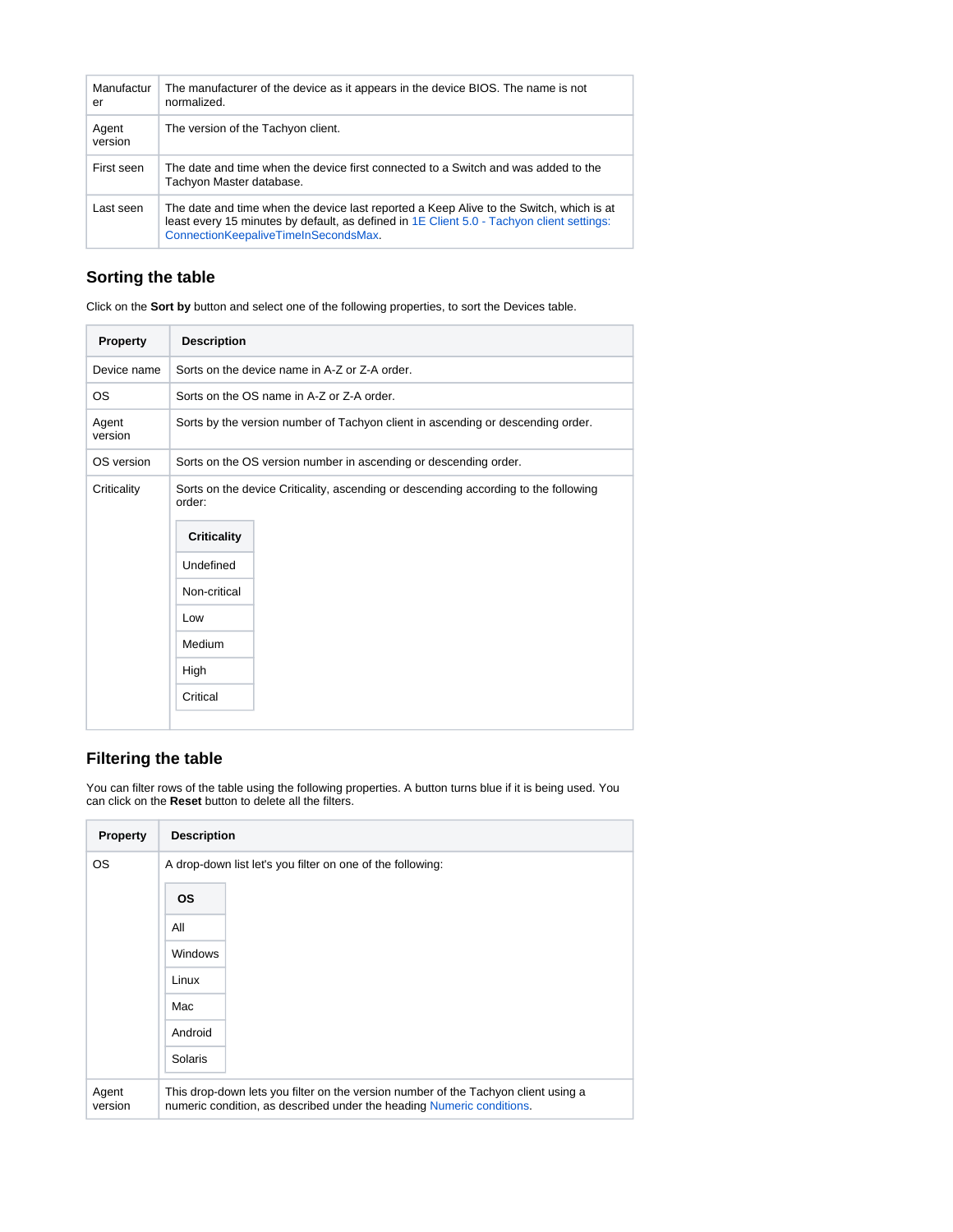| OS version           | This drop-down lets you filter on the OS version number using a numeric condition, as<br>described under the heading Numeric conditions.                                                                                                                 |
|----------------------|----------------------------------------------------------------------------------------------------------------------------------------------------------------------------------------------------------------------------------------------------------|
| Device<br>type       | This drop-down lets you filter on one of the following device types:<br>Device type<br>All<br>Desktop<br>Laptops<br>Servers<br><b>Mobiles</b>                                                                                                            |
| <b>Status</b>        | This drop-down lets you filter according to whether the device is currently Online or<br>Offline.                                                                                                                                                        |
| Criticality          | This drop-down lets you filter according to the Criticality set for the device. For more<br>detail about this feature, please refer to Using Device Criticality.<br><b>Criticality</b><br>Undefined<br>Non-critical<br>Low<br>Medium<br>High<br>Critical |
| Manageme<br>nt group | This entry field lets you filter according to a Management group that devices belong to. A<br>list of Management groups is displayed when you click in the entry field, or you can type<br>a name to filter the list as you type.                        |
| <b>FQDN</b>          | This entry field lets you enter all or part of the Fully Qualified Domain Name for devices,<br>and dynamically refreshes the table as you type.                                                                                                          |

### <span id="page-2-0"></span>**Numeric conditions**

| <b>Condition</b> | <b>Description</b>                                                         |
|------------------|----------------------------------------------------------------------------|
| Equals           | Checks if the property is equal to the value you supply.                   |
| Greater          | Checks if the property is greater than the value you supply.               |
| Less             | Checks if the property is less than the value you supply.                  |
| Range            | Checks if the property lies between the upper and lower bounds you supply. |

#### <span id="page-2-1"></span>**Exporting the table**

You can export the devices data to a .csv file, as described in [Exporting data from Tachyon Explorer](https://help.1e.com/display/TCN50/Exporting+data+from+Tachyon+Explorer).

#### <span id="page-2-2"></span>**Device properties**

You can view the properties for a particular device by clicking on the information icon next to the device name.

The picture opposite shows the properties for the example ACME exchange server, which has recently had the Tachyon client installed on it.



# <span id="page-2-3"></span>The Devices dashboard